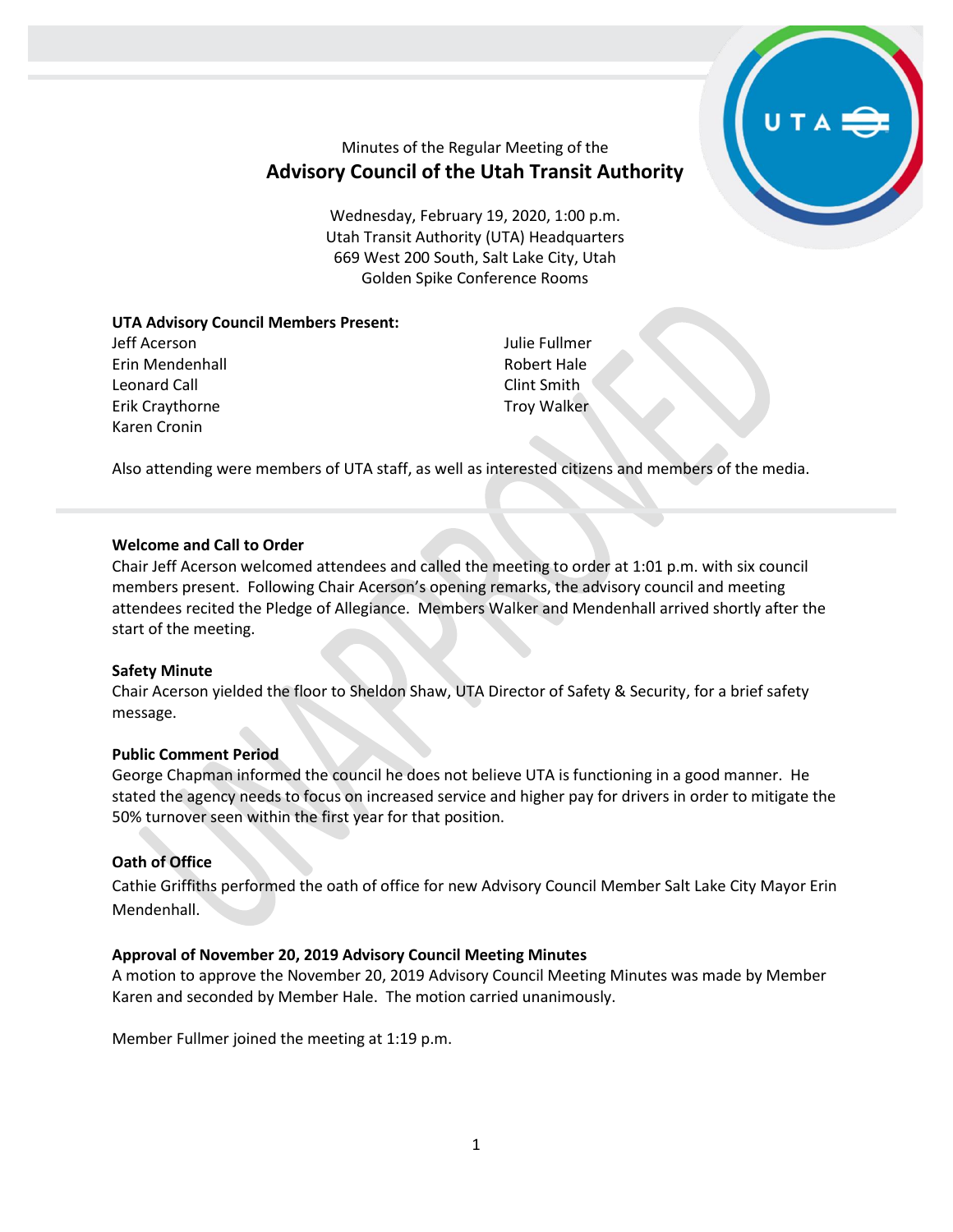#### **Board of Trustees Report**

Carlton Christensen, UTA Board of Trustees Chair, was joined by Trustees Kent Millington and Beth Holbrook. Together they informed the council that March 3, 2020 officially marks the 50-Year anniversary for UTA as a transit authority. They also presented a PowerPoint itemizing highlights and milestones they accomplishments as a board in 2019. Andrea Packer, UTA Communications Director, reviewed plans to commemorate UTA's 50<sup>th</sup> Anniversary. She noted a celebration event on March 3, 2020 at Transit Day on the Hill amongst others that will occur throughout the year. Shule Bishop, UTA Government Relations Director provided a summary of Senate Bill 150 (SB150) - Transportation Governance and Funding Amendments sponsored by Senator Wayne Harper. He also reported that the Infrastructure & General Government (IGG) Subcommittee just prioritized their appropriations list which currently shows the Cottonwood Canyons Ski Bus Traffic Bypass Pilot Program as #6, the Point of the Mountain (POTM) Transit Study as #7, and SB92 -Statewide Comprehensive Rail Plan from Senator Jake Anderegg is #28. Questions on whether tier 3 gasoline applies to the bus system, if there have been discussions to get tier 3 gasoline into the fleet, when and where transit service began 50 years ago, what U.S. Representatives Curtis and McAdams are working on at the federal level, further explanation of SB92 and the extent of collaboration UTA has had with Senator Anderegg, and what the status of final funds is for the POTM alternative analysis were posed by the council and answered by the trustees.

#### **Agency Report**

Carolyn Gonot, UTA Executive Director was joined by Jaron Robertson, UTA Director of Innovative Mobility Solutions. Mr. Robertson provided a brief update on the microtransit pilot. He stated the trial is currently in month 3 of the 12-month pilot. He reviewed rider counts which were mainly first/last mile related. He also summarized trip counts and noted the average ranking per trip is 4.8. Ms. Gonot provided an update on the service choices initiative. She reported that a draft bus network plan focusing on ridership scenarios designed by Jarrett Walker and Associates is currently being reviewed by staff and anticipated at the next Local Advisory Council meeting. She also reported public outreach efforts will occur over the coming summer with formal adoption presentations planned for September of 2020. Ms. Gonot concluded by noting that microtransit discussions maybe considered as part of the service choices plan. Questions on what limitations and/or funding problems UTA anticipates with microtransit if ridership continues to grow and what the fare payment by type graphic on page 4 of the evaluation report provided in the council's packet means were posed by the council and answered by staff. Chair Acerson suggested it would be helpful to have statistics on new ridership generated by the microtransit pilot.

## **Audit Committee Update**

Chair Acerson and Member Walker reported on the December 9, 2019 and February 10, 2020 Audit Committee meetings where they were updated on internal audits as well as the external risk assessment performed by Crowe LLP.

**AR2020-02-01 Resolution Appointing Advisory Council Officers for the Year 2020.** Chair Acerson opened the item up for discussion. A brief dialogue ensued regarding rotation of members through the officer positions.

Member Walker moved to approve resolution AR2020-02-01 appointing Troy Walker as Chair, Karen Cronin as Vice-Chair, and Clint Smith as 2<sup>nd</sup> Vice-Chair of the Advisory Council for the 2020 Year with an amendment that officers rotate up through the offices and that the 2<sup>nd</sup> vice-chair be elected annually in the future. Member Craythorne seconded the motion and all voted in favor.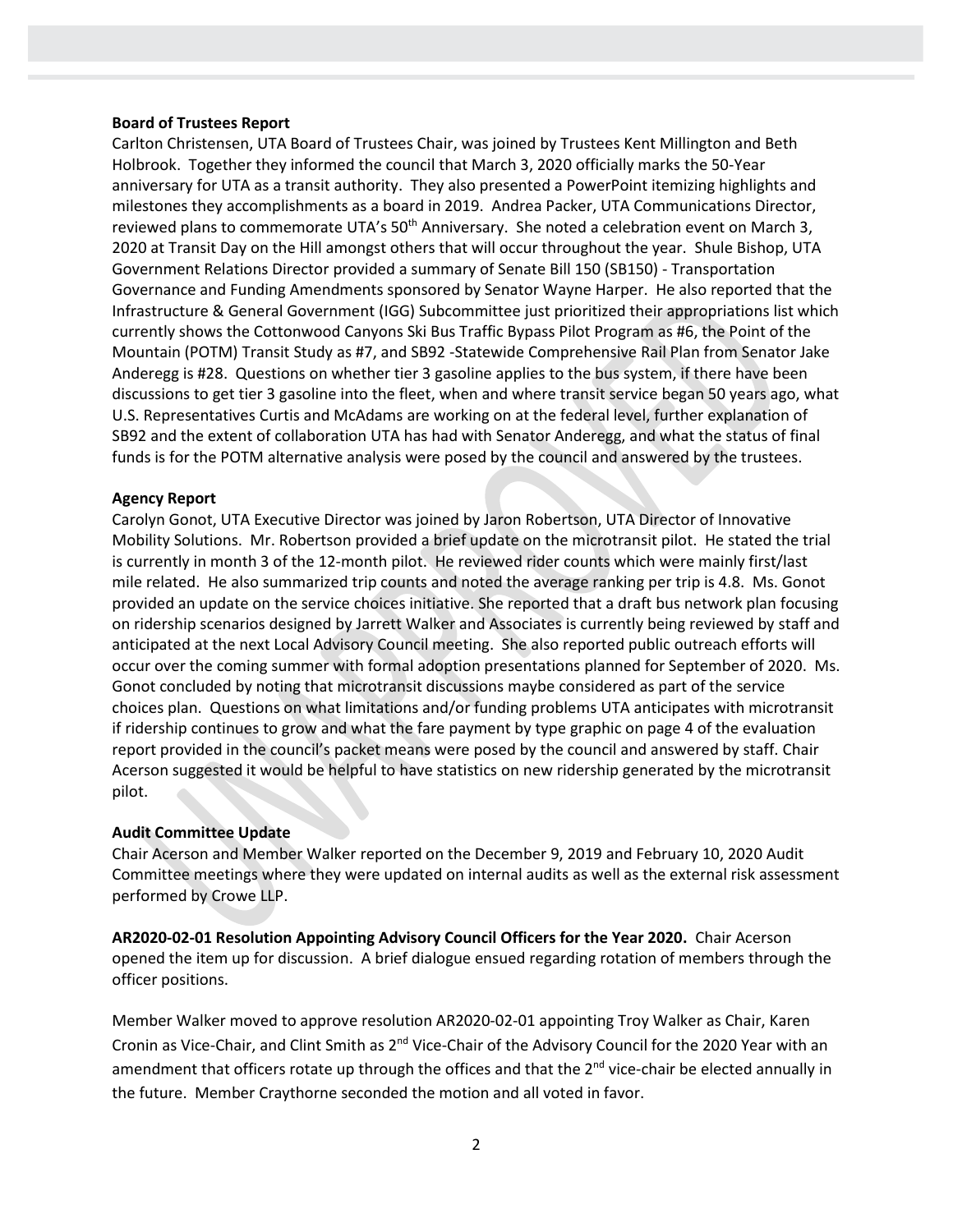Member Walker left the meeting at 1:56 p.m.

#### **Consultation and Recommendation**

**Approval and Recommendation to Adopt the Woods Cross Station Area Plan - Resolution AR2020-02-02.** Paul Drake, UTA Senior Manager of Real Estate and Transit-Oriented Development was joined by Kevin Leo, UTA Transit Oriented Development Project Specialist I. Together they overviewed the Woods Cross station area plan. They briefed the council on the study area, public outreach, change scenarios, preferred scenario, and recommendations for implementing the plan. Discussion ensued. Questions on the potential housing near the Holly Refinery, whether the proposed commercial space can be supported by the current density, what pedestrian access and costs the project has, what the council's role is with the particulars of the plan, who is proposing the preferred option, what discussion there has been regarding the pedestrian/bike bridge, if the city has a small area plan, whether there has been any discussion of UTA funding portion(s) of the plan, the uniqueness of the plan, and whether the city is ready or if this process is premature were posed by the council and answered by staff.

Member Call moved to approve resolution AR2020-02-02 adopting the Woods Cross Station Area Plan with an amendment that priority be given to residential density and the creation of the pedestrian/bike bridge. Member Cronin seconded the motion, and all voted in favor.

**Consultation on Amendment Number 1 to the 2020 Budget.** Bob Biles, UTA Chief Financial Officer, reviewed the proposed operating and capital budget changes. He indicated the operating budget changes include increased sales tax revenues of \$479,000 which staff is proposing be allocated to fund the carryover of four planning studies from 2019 as well as increased funding expenses. Mr. Biles noted that adjustments are also being made to the capital budget for the purposes of carrying over funds from projects not completed in 2019, incorporating funding contributions by third parties, and/or reallocating funds from contingency. He informed the council the amendments are scheduled to be heard by the board of trustees at their February 26, 2020 meeting.

**Discussion Item: Wasatch Choice 2050 Vision.** Together, Andrew Gruber, Executive Director Wasatch Front Regional Council (WFRC), and Shawn Seager, Director of Regional Planning Mountainland Association of Government (MAG), provided an overview of the Wasatch Choice 2050 Vision. He explained the vision addresses growth and development issues such as mobility, air quality, strong economy, and quality of life. He also advised the council that the vision is the collective work of many stakeholders around the region and demonstrated ways to use the interactive map located on WFRC's website[: https://wfrc.org/.](https://wfrc.org/) Mr. Gruber noted the map is a combination of what is in place today and the priority investments that need to be made between now and the year 2050. Mr. Seager described the legislator's idea to have one regional map of Utah, Salt Lake, Davis, Weber, and Box Elder counties as well as WFRC/MAG's consistent approach. Together, Mr. Gruber and Mr. Seager concluded by demonstrating other items including transportation, land use, economic development, and recreation accessible on the interactive map.

#### **Other Business**

The next meeting of the advisory council will be Wednesday, May 27, 2020 at 1:00 p.m.